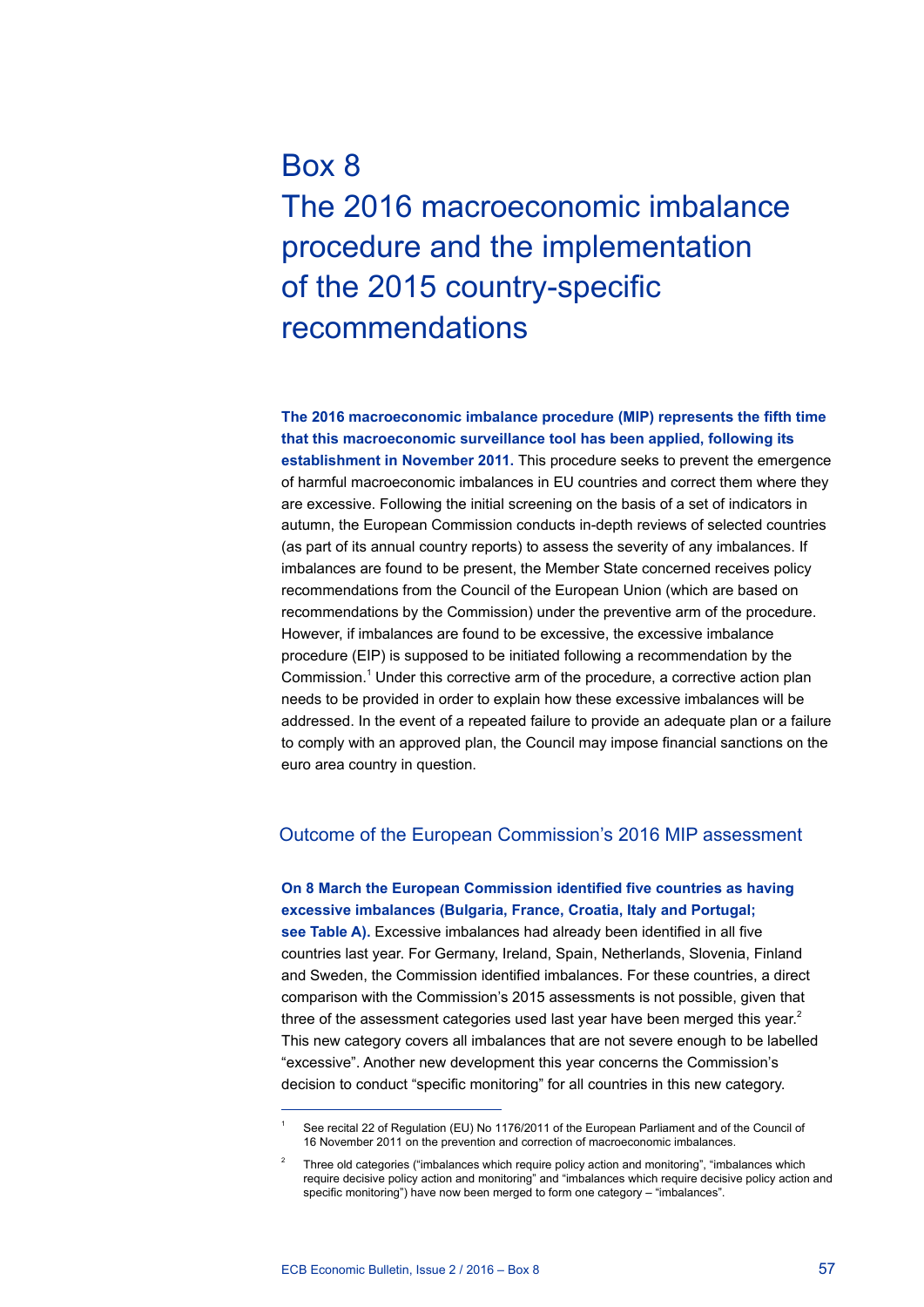### **Table a**

| $(1)$ No<br>imbalances |           | (2) Imbalances        |                                 |                                                          |                                           | (3) Excessive<br>imbalances |                     | (4) Excessive imbalances<br>and application of the<br>corrective arm (EIP) |      |
|------------------------|-----------|-----------------------|---------------------------------|----------------------------------------------------------|-------------------------------------------|-----------------------------|---------------------|----------------------------------------------------------------------------|------|
| 2015                   | 2016      | 2015                  |                                 |                                                          | 2016                                      | 2015                        | 2016                | 2015                                                                       | 2016 |
|                        |           | (i) policy<br>actions | (ii) decisive<br>policy actions | (iii) decisive policy actions<br>and specific monitoring | varying degrees of<br>specific monitoring |                             | specific monitoring |                                                                            |      |
| CZ                     | BE*       | BE                    | DE                              | IE                                                       | DE                                        | BG                          | BG                  |                                                                            |      |
| DK                     | CZ        | <b>NL</b>             | HU                              | ES                                                       | IE                                        | FR**                        | <b>FR</b>           |                                                                            |      |
| EE                     | <b>DK</b> | <b>RO</b>             |                                 | <b>SI</b>                                                | ES                                        | $HR**$                      | $HR**$              |                                                                            |      |
| LV                     | EE*       | FI                    |                                 |                                                          | <b>NL</b>                                 | $\mathsf{I}\mathsf{T}$      | IT                  |                                                                            |      |
| LT                     | LV        | SE                    |                                 |                                                          | SI                                        | PT                          | $PT**$              |                                                                            |      |
| LU                     | LT        | UK                    |                                 |                                                          | FI.                                       |                             |                     |                                                                            |      |
| MT                     | LU        |                       |                                 |                                                          | <b>SE</b>                                 |                             |                     |                                                                            |      |
| AT                     | HU*       |                       |                                 |                                                          |                                           |                             |                     |                                                                            |      |
| PL                     | MT        |                       |                                 |                                                          |                                           |                             |                     |                                                                            |      |
| SK                     | $AT^*$    |                       |                                 |                                                          |                                           |                             |                     |                                                                            |      |
|                        | PL        |                       |                                 |                                                          |                                           |                             |                     |                                                                            |      |
|                        | RO*       |                       |                                 |                                                          |                                           |                             |                     |                                                                            |      |
|                        | SK        |                       |                                 |                                                          |                                           |                             |                     |                                                                            |      |
|                        | UK*       |                       |                                 |                                                          |                                           |                             |                     |                                                                            |      |

#### European Commission's conclusions on the 2016 macroeconomic imbalance procedure

Source: European Commission.

Notes: In 2015, countries with imbalances were divided into three categories: (i) imbalances which require policy action and monitoring; (ii) imbalances which require decisive policy action and monitoring; and (iii) imbalances which require decisive policy action and specific monitoring. In 2016, those three categories have been merged into one. The European Commission now intends to conduct specific monitoring (to varying extents) for all countries with imbalances and excessive imbalances. \* Countries were the subject of an in-depth<br>review in 2016. The remaining countries in Croatia and Portugal, the Commission will specifically review whether their National Reform Programmes will contain sufficiently ambitious policy measures. Only if this is the case will it not invoke the corrective arm. The same has been applied to France and Croatia in 2015.

> However, this monitoring process, which last year was applied only to countries with more severe imbalances, will vary across countries depending on the severity of the situation. In addition, the Commission closed the procedures applied to Belgium, Hungary, Romania and the United Kingdom after finding that the imbalances identified last year were no longer present. Estonia and Austria, which were also selected for an in-depth review this year, were also found to have no imbalances. Overall, therefore, the number of countries with no imbalances has increased since last year. However, this seems to stem more from a stronger focus on countries with more severe imbalances, rather than resulting from the adoption of successful policy measures, as the implementation of reforms has been fairly limited overall (see Table B).

**Despite having identified excessive imbalances in five countries, the European Commission is not proposing to activate the excessive imbalance procedure (i.e. the corrective arm of the procedure).** Thus, it has again decided against making full use of all available measures. The countries with excessive imbalances have, however, been asked to propose ambitious policy measures in their National Reform Programmes (which are to be submitted by April). In the case of Croatia and Portugal, the Commission has specifically indicated that it will scrutinise those programmes, and if they do not contain the necessary policy measures, it will consider opening the excessive imbalance procedure for those two countries in May 2016.

**In order to ensure the credibility and effectiveness of the MIP, it is essential to verify ex post that national authorities actually implement the reforms that they have committed themselves to.** Against this background, the Commission conducts an annual assessment looking at the extent to which countries are complying with the country-specific recommendations (CSRs) addressed to them.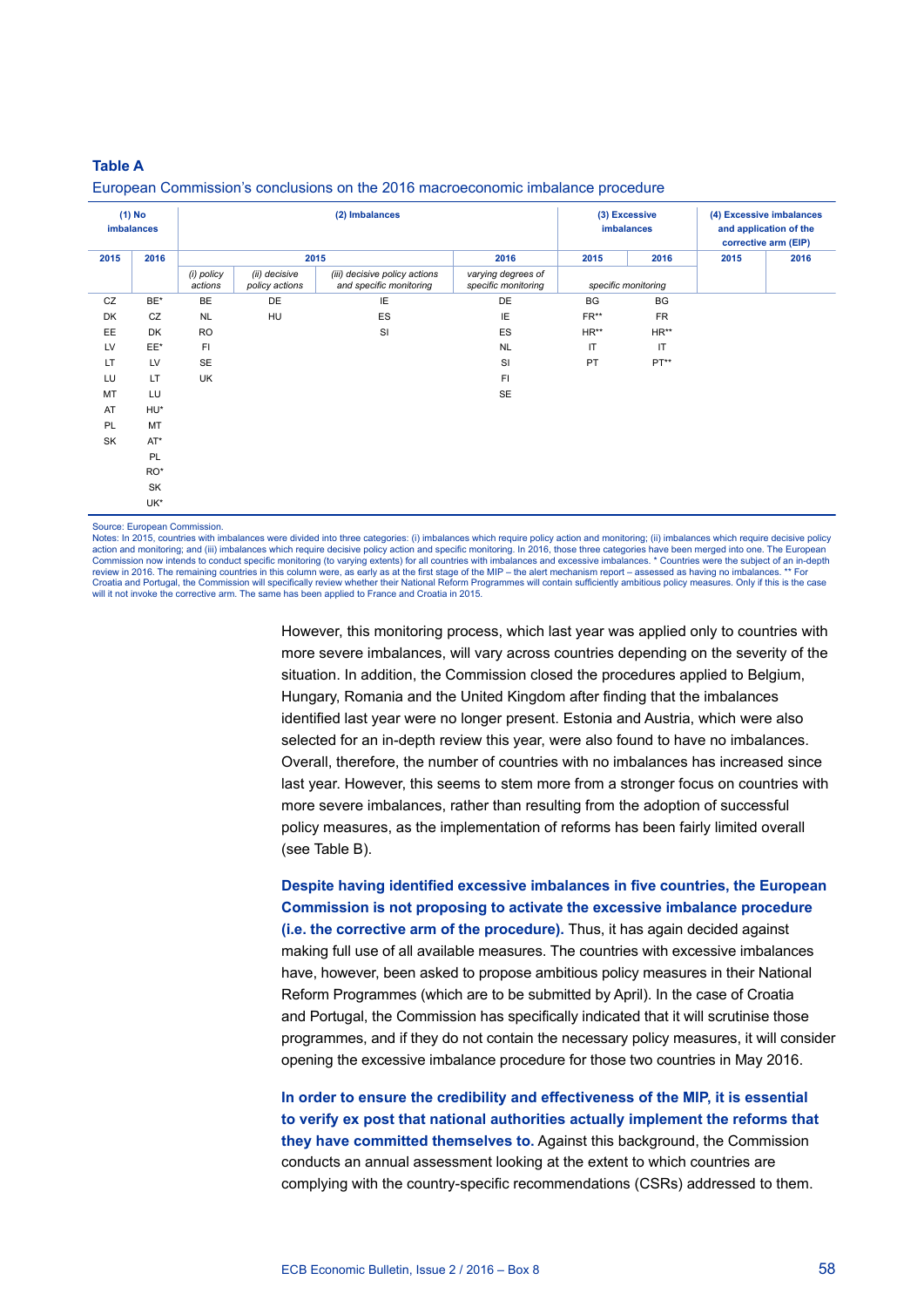In the case of the 2015 CSRs, the analysis is contained in the country reports published by the Commission on 26 February 2016.

# Assessment of the implementation of the 2015 country-specific recommendations

**Overall, EU Member States have not yet done enough to implement reforms in response to the 2015 CSRs** (see Table B)**.** The Commission finds that, for the overwhelming majority of reform recommendations (more than 90%), there has been only "some" or "limited" progress with implementation, while just a few have been "substantially" or "fully" implemented. This weak reform momentum stands in stark contrast to last year's finding that an increasing number of countries had excessive imbalances. Despite their greater vulnerability, the five countries identified last year as having excessive imbalances did not, on average, achieve significantly higher implementation rates than the average EU Member State. As noted above, this is worrying given that those countries committed themselves to an ambitious reform agenda in 2015, thereby convincing the Commission not to apply the EIP. This casts doubt on the reliability of ex ante reform announcements when deciding whether or not to apply the excessive imbalance procedure.



European Commission's assessment of the implementation of the 2015 country-specific recommendations

Source: European Commission.

**Table B**

Notes: "No progress" means that the Member State has neither announced nor adopted any measures to address the CSRs. This also applies if a Member State has commissioned a study group to evaluate possible measures. "Limited progress" means that the Member State has announced some measures to address the CSRs, but these measures appear<br>insufficient and/or their adoption/implementation is at measures appear promising, but not all of them have been implemented and implementation is not guaranteed in all cases. "Substantial progress" means that the Member State has adopted measures, most of which have been implemented, which go a long way towards addressing the CSRs. "Fully addressed" means that the Member State has adopted and implemented appropriate measures that address the CSR. "Not assessed" applies to cases in which CSR 1 pertains mostly or exclusively to the Stability and Growth Pact, ompliance with which will be assessed by the European Commission in spring 2016.

For 2016 MIP category labels, see Table A.

#### **In fact, reform efforts have deteriorated even further, in spite of a lower**

**number of CSRs.** Last year, the Commission concluded that most countries had made only "some" or "limited" progress with the implementation of the 2014 CSRs. This year, the number of cases where "substantial progress" has been made or CSRs have been "fully addressed" is even lower (4%, compared with 7% in 2014). This further loss of reform momentum is made all the more worrying by the fact that the Commission has significantly reduced the number of CSRs (cutting them by a